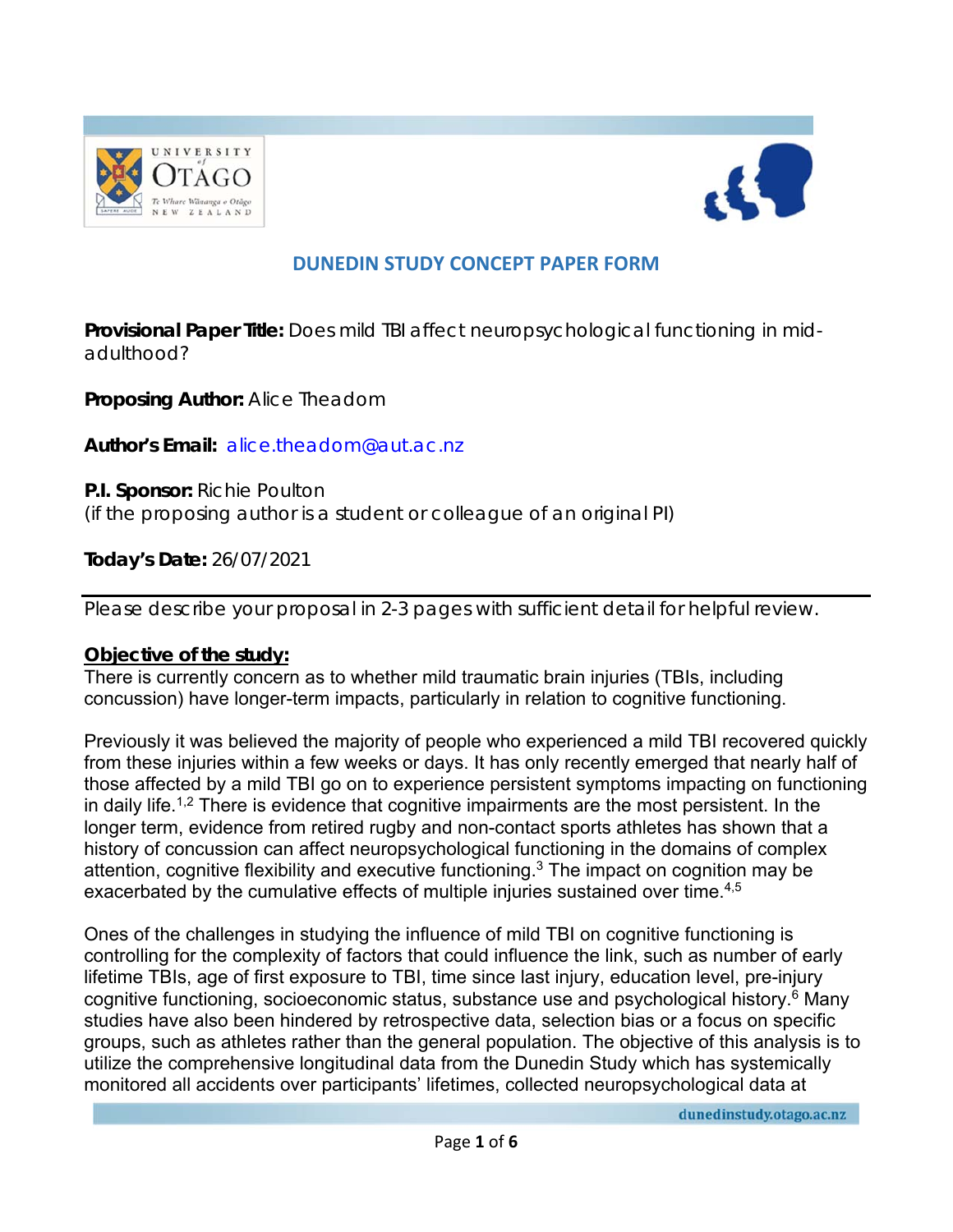several timepoints alongside sociodemographic information to try and disentangle effects of mild TBI on cognitive functioning in mid adulthood.

# **Research questions:**

- 1. Are there significant differences in cognitive functioning between adults who have experienced at least one mild TBI and than those without a TBI history?
- 2. Does mild TBI affect specific cognitive domains in comparison to those without a TBI history?
- 3. Does the number of injuries or age of first injury influence links between mild TBI and cognition after controlling for years of education, highest childhood socio-economic status, mental health, alcohol and substance use and early childhood injury?

# **Data analysis methods:**

Descriptive statistics will be used to describe the proportion of people affected by TBI over their lifetime, the distribution of age of first TBI and total number of TBIs and mechanism. For analysis of the longitudinal data, a nested case-control design will be used. Sociodemographic data will be used to describe characteristics of those affected by TBI and those who were not and comparison between the two groups made using Chi-square and ttests dependent on the distribution of the variable data.

The study population will be selected based on individuals that have lived to 45 years or older. The population will be split into two groups based on TBI history. The cases will be participants who have experienced at least one mTBI between ages 7 and 45. The controls will be those that have not experienced a brain injury between 7 and 45 years of age. Exclusion criteria will include those who died or, were lost to follow-up prior to phase 45 assessment and those who have experienced a moderate or severe TBI. Nonparametric signed ranked test will be used to test for the median of paired differences. Linear regression models will be used to determine the association between TBI history and cognitive outcomes. Adjustment for mean IQ (based on WISC scores assessed at ages 7, 9 and 11) will be made. Covariates will include age group, gender, ethnicity, and highest socio-demographic status, TBI prior to age 7, years of education, mental health, alcohol/substance misuse (potential mediators) and age of first TBI.

**Variables needed at which ages:**  TBI history by participant (Number of lifetime TBI) Age at time of first TBI Study number Cognitive functioning as assessed by the WAIS neuropsychological assessment, (including full scale IQ, Verbal Comprehension Index (VCI), Perceptual Reasoning Index (PRI), Working Memory Index (WMI), Processing Speed Index (PSI) as well as subtest scores age 45) Trail making tests A and B age 45 WISC total IQ at ages, 7, 9 and 11 Sex Highest childhood SES (See Wertz paper) Years of education High substance use categorized as 'never used or no regular use' and 'regular use identified in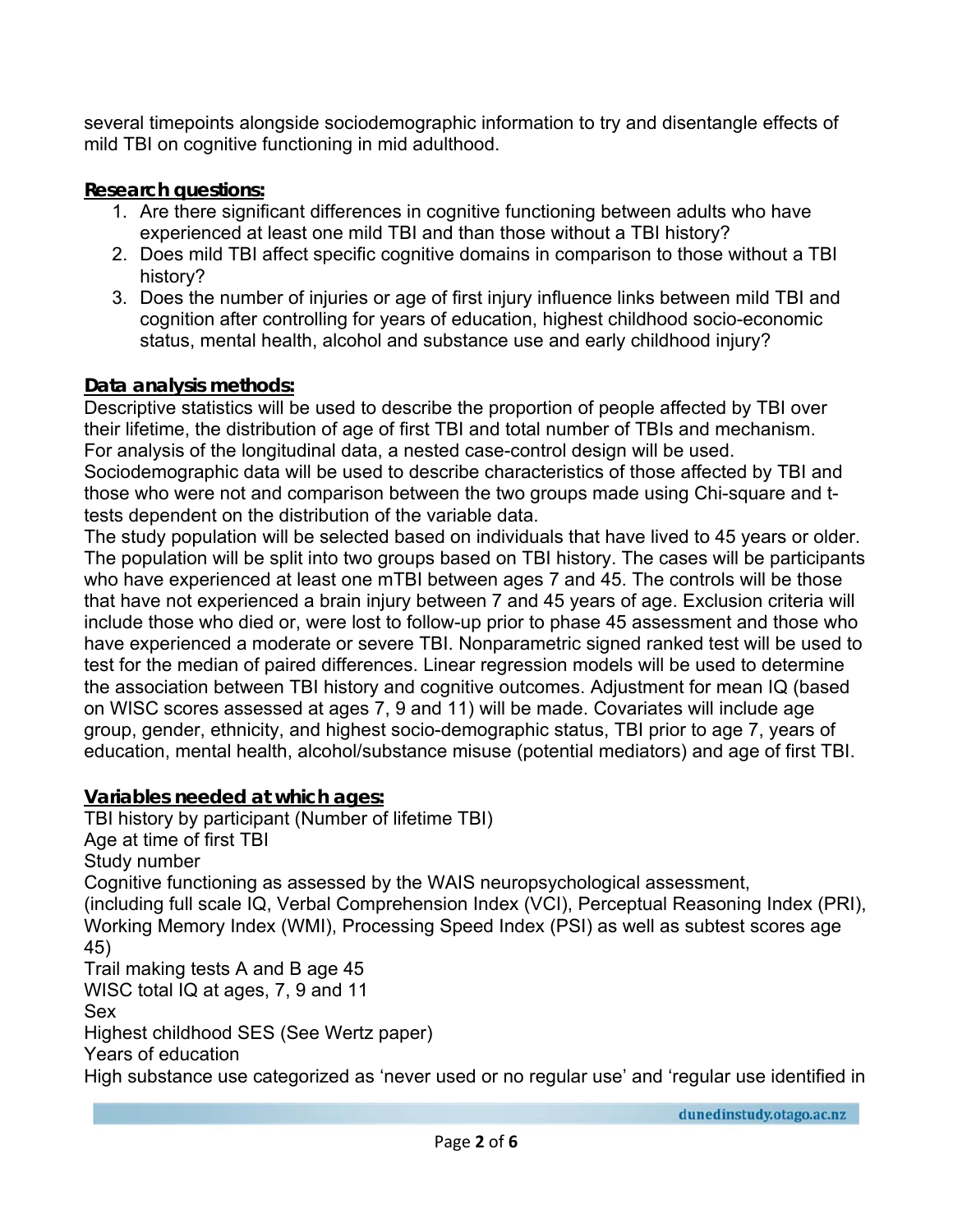at least one phase' from phases 18, 21,26,32 and 38. High alcohol use categorized as evidence of problematic used in at least one phase between phases 18, 21, 26, 32 and 28, Yes or No General Health Questionnaire age 45

#### **Significance of the Study (for theory, research methods or clinical practice):**

This study will help determine if there are any longer-term effects of mild TBI on cognitive functioning in mid adulthood and if the age at injury or number of injuries influences this link. This will be important to support provision of treatments to improve cognitive functioning after mild TBI and if domain specific, which areas of cognitive functioning interventions need to be targeted. The findings will also be important to inform those at high risk of injury about the potential consequences so that they can make informed decisions about engaging in, preventing and returning to activities after injury.

### **References:**

- 1. McMahon P, Hricik A, Yue JK, et al. Symptomatology and Functional Outcome in Mild Traumatic Brain Injury: Results from the Prospective TRACK‐TBI Study. *Journal of Neurotrauma.* 2013;31 Epub ahead of print.
- 2. Theadom A, Parag V, Dowell T, et al. Persistent problems 1 year after mild traumatic brain injury: a longitudinal population study in New Zealand. *British Journal of General Practice.*  2016;66(642):e16‐23.
- 3. Hume P, Theadom A, Lewis GN, et al. A Comparison of Cognitive Function in Former Rugby Union Players Compared with Former Non‐Contact‐Sport Players and the Impact of Concussion History. *Sports Med.* 2016;Aug 24(Epub ahead of print).
- 4. MacFarlane MP, Glenn TC. Neurochemical cascade of concussion. *Brain Injury.* 2015;29:139‐ 153.
- 5. Signoretti S, Lazzarino G, Tavazzi B, Vagnozzi R. The pathophysiology of concussion. *PM R 3.*  2011;Suppl 2:359‐368.
- 6. LoBue C, Munro C, Schaffert J, et al. Traumatic Brain Injury and Risk of Long‐Term Brain Changes, Accumulation of Pathological Markers, and Developing Dementia: A Review. *J Alzheimers Dis.* 2019;Epub ahead of print.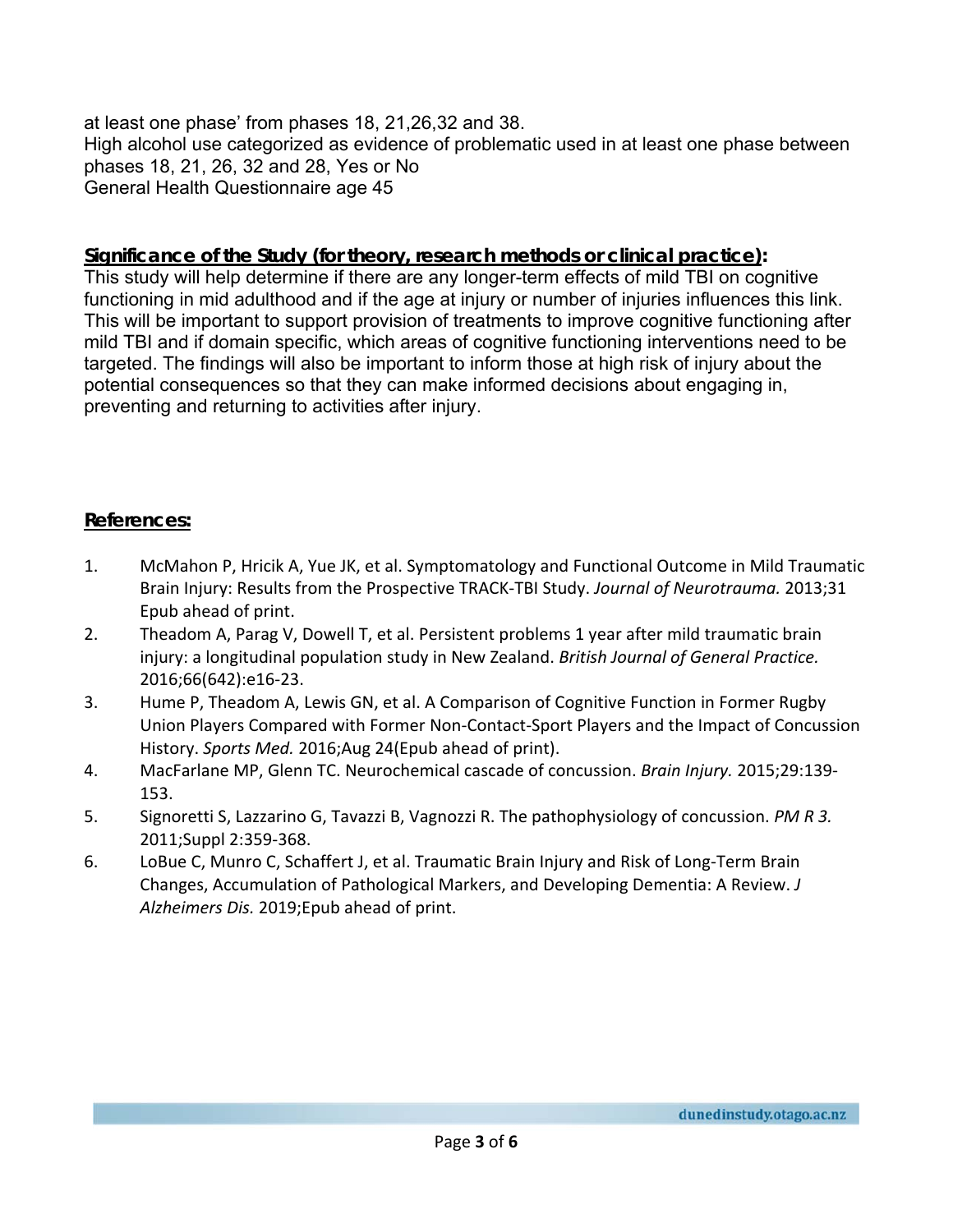# **Data Security Agreement**

| <b>Provisional Paper Title</b> | Does mild TBI affect neuropsychological functioning in mid-<br>adulthood? |
|--------------------------------|---------------------------------------------------------------------------|
| <b>Proposing Author</b>        | Alice Theadom                                                             |
| Today's Date                   | 09/11/2021                                                                |

# *Please keep one copy for your records and return one to the PI Sponsor*

Please initial your agreement: (customize as necessary)

| AT         | I am current on Human Subjects Training [CITI www.citigrogram.org] or equivalent.                                                                                                                                                                                                                                                                                                                                                                      |  |
|------------|--------------------------------------------------------------------------------------------------------------------------------------------------------------------------------------------------------------------------------------------------------------------------------------------------------------------------------------------------------------------------------------------------------------------------------------------------------|--|
| AT         | My project is covered by the Dunedin Study's ethics approval                                                                                                                                                                                                                                                                                                                                                                                           |  |
| AT         | I will treat all data as "restricted" and store in a secure fashion.<br>My computer or laptop is:<br>encrypted (recommended programs are FileVault2 for Macs, and Bitlocker for<br>Windows machines)<br>password-protected<br>configured to lock-out after 15 minutes of inactivity AND<br>has an antivirus client installed as well as being patched regularly.                                                                                       |  |
| AT         | I will not "sync" the data to a mobile device.                                                                                                                                                                                                                                                                                                                                                                                                         |  |
| AT         | In the event that my laptop with data on it is lost, stolen or hacked, I will immediately<br>contact my PI Sponsor or Study Director, Richie Poulton<br>(richie.poulton@otago.ac.nz).                                                                                                                                                                                                                                                                  |  |
| AT         | I will not share the data with anyone, including my students or other collaborators<br>not specifically listed on this concept paper.                                                                                                                                                                                                                                                                                                                  |  |
| AT         | I will not post data online or submit the data file to a journal for them to post.<br>Some journals are now requesting the data file as part of the manuscript submission<br>process. The Dunedin Study Members have not given informed consent for<br>unrestricted open access, so we have a managed-access process. Speak to your PI<br>Sponsor or Richie Poulton for strategies for achieving compliance with data-sharing<br>policies of journals. |  |
| AT         | I will delete all data files from my computer after the project is complete.<br>Collaborators and trainees may not take a data file away from the office.<br>The data remains the property of the Study and cannot be used for further analyses<br>without an approved concept paper for new analyses.                                                                                                                                                 |  |
|            |                                                                                                                                                                                                                                                                                                                                                                                                                                                        |  |
| Signature: |                                                                                                                                                                                                                                                                                                                                                                                                                                                        |  |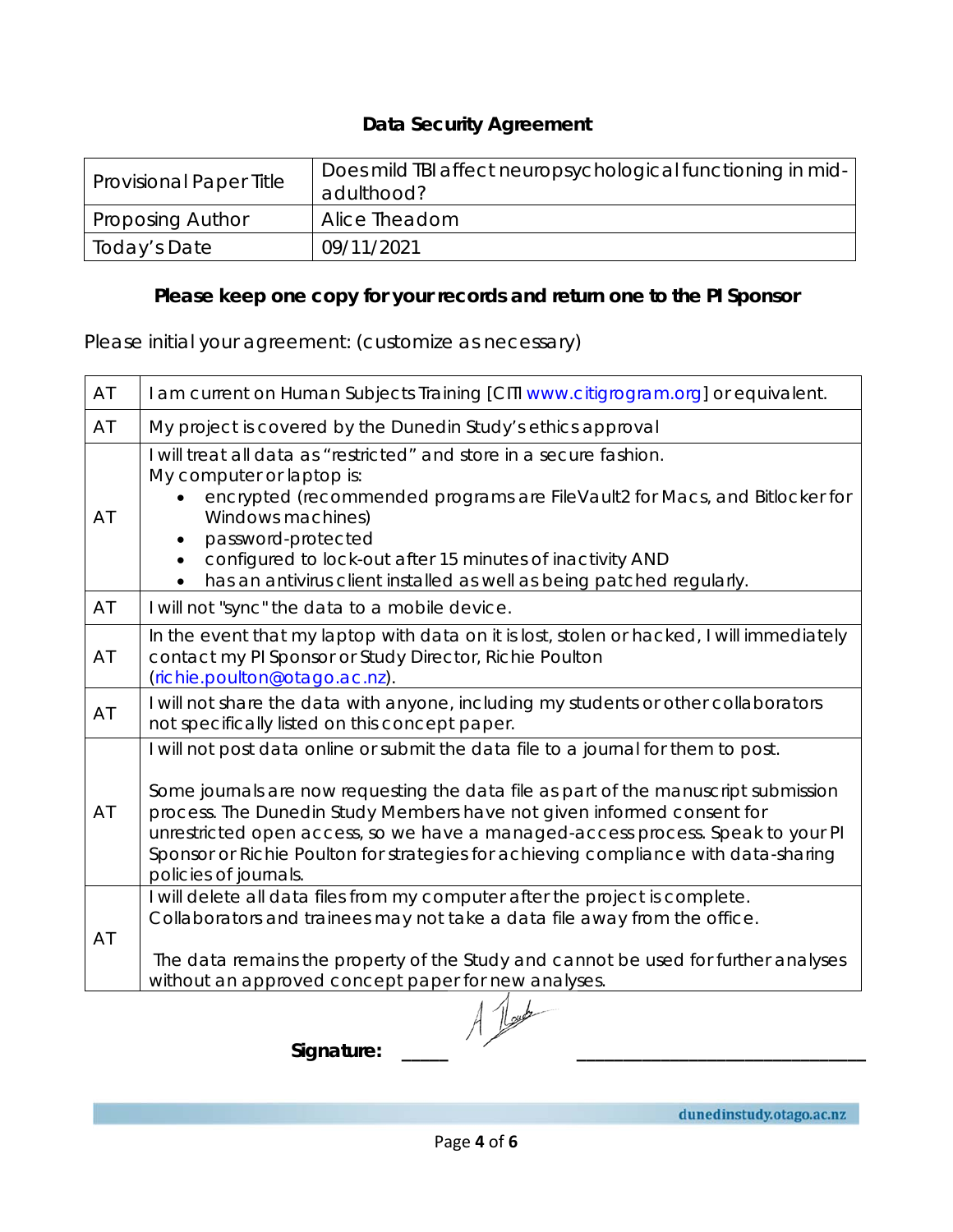# **CONCEPT PAPER RESPONSE FORM**

**A** To be completed by the proposing author:

| <b>Provisional Paper Title</b> | Does mild TBI affect neuropsychological functioning in<br>mid-adulthood?                                                                                     |
|--------------------------------|--------------------------------------------------------------------------------------------------------------------------------------------------------------|
| <b>Proposing Author</b>        | Alice Theadom                                                                                                                                                |
| <b>Other Contributors</b>      | Suzanne Barker-Collo, Varsha Parag, Avshalom Caspi,<br>Terrie Moffitt, Richie Poulton, Sandhya Ramrakha, Sean<br>Hogan<br>Temi - anyone else from your team? |
| <b>Potential Journals</b>      |                                                                                                                                                              |
| Today's Date                   | 11/11/21                                                                                                                                                     |
| Intended Submission Date       |                                                                                                                                                              |

### *Please keep one copy for your records and return one to the proposing author*

**B.** To be completed by potential co-authors:



Approved  $\left|\right|$  Not Approved  $\left|\right|$  Let's discuss, I have concerns

Comments:

| Conceptualizing and designing the longitudinal study<br>Conceptualizing data collection protocols and creating variables<br>Data collection<br>Conceptualizing and designing this specific paper project<br>Statistical analyses and interpretation (or reproducibility check)<br>Writing<br>Reviewing manuscript drafts<br>Final approval before submission for publication | Please check your contribution(s) for authorship: |  |  |
|------------------------------------------------------------------------------------------------------------------------------------------------------------------------------------------------------------------------------------------------------------------------------------------------------------------------------------------------------------------------------|---------------------------------------------------|--|--|
|                                                                                                                                                                                                                                                                                                                                                                              |                                                   |  |  |
|                                                                                                                                                                                                                                                                                                                                                                              |                                                   |  |  |
|                                                                                                                                                                                                                                                                                                                                                                              |                                                   |  |  |
|                                                                                                                                                                                                                                                                                                                                                                              |                                                   |  |  |
|                                                                                                                                                                                                                                                                                                                                                                              |                                                   |  |  |
|                                                                                                                                                                                                                                                                                                                                                                              |                                                   |  |  |
|                                                                                                                                                                                                                                                                                                                                                                              |                                                   |  |  |
|                                                                                                                                                                                                                                                                                                                                                                              |                                                   |  |  |
| Agreement to be accountable for the work                                                                                                                                                                                                                                                                                                                                     |                                                   |  |  |

dunedinstudy.otago.ac.nz